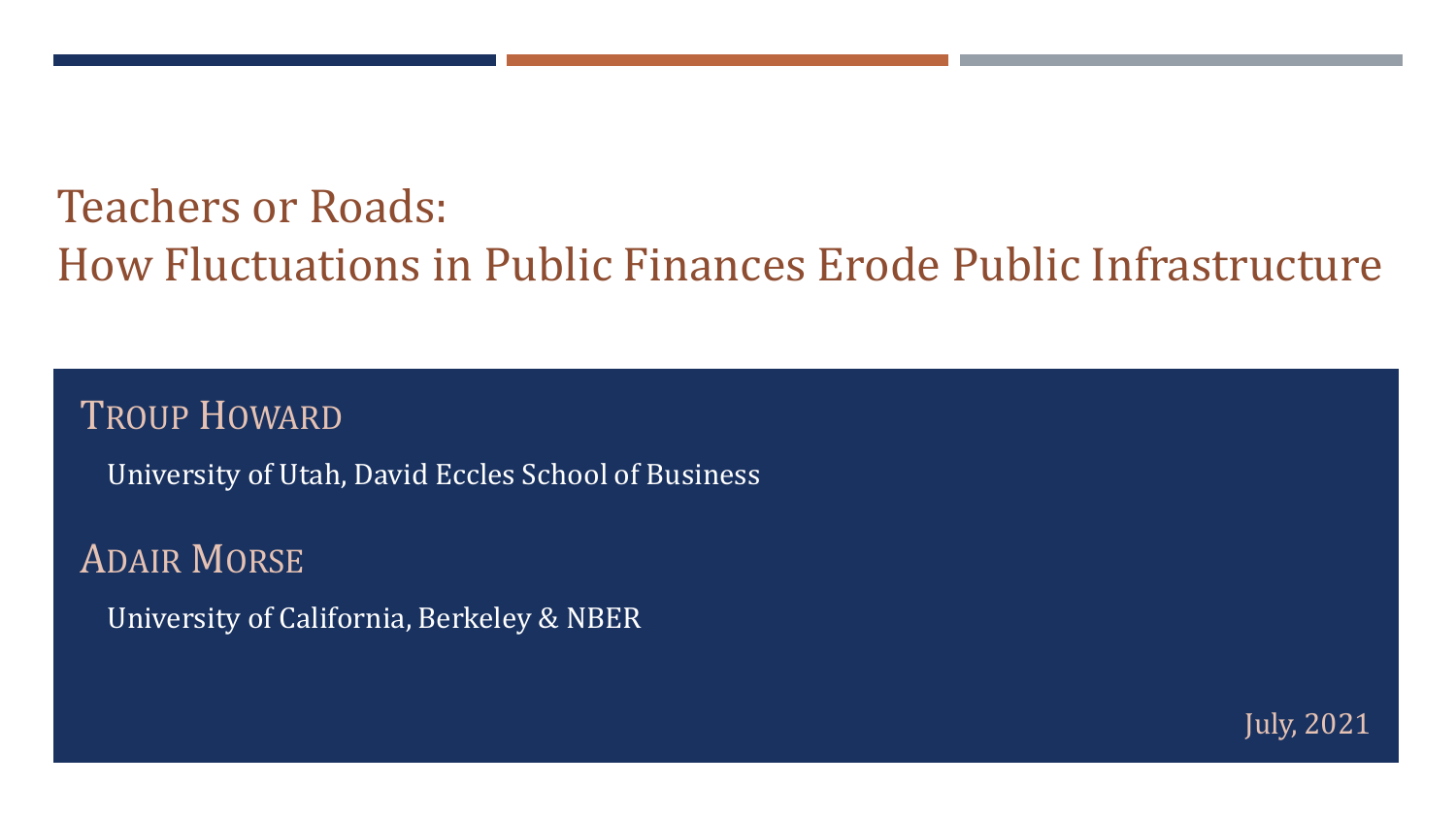# LONG TERM DISINVESTMENT IN INFRASTRUCTURE

Infrastructure spending matters

- Direct consumption welfare
- Costly disrepair feedback cycles

### Key contributing factors?

- Public choice (policymakers)
- Committed costs
- Concern for votes

### This paper:

Study how volatility in public budgets can exacerbate disinvestment

Implications for public expenditures:

- Hedging/smoothing
- Balanced budget requirements

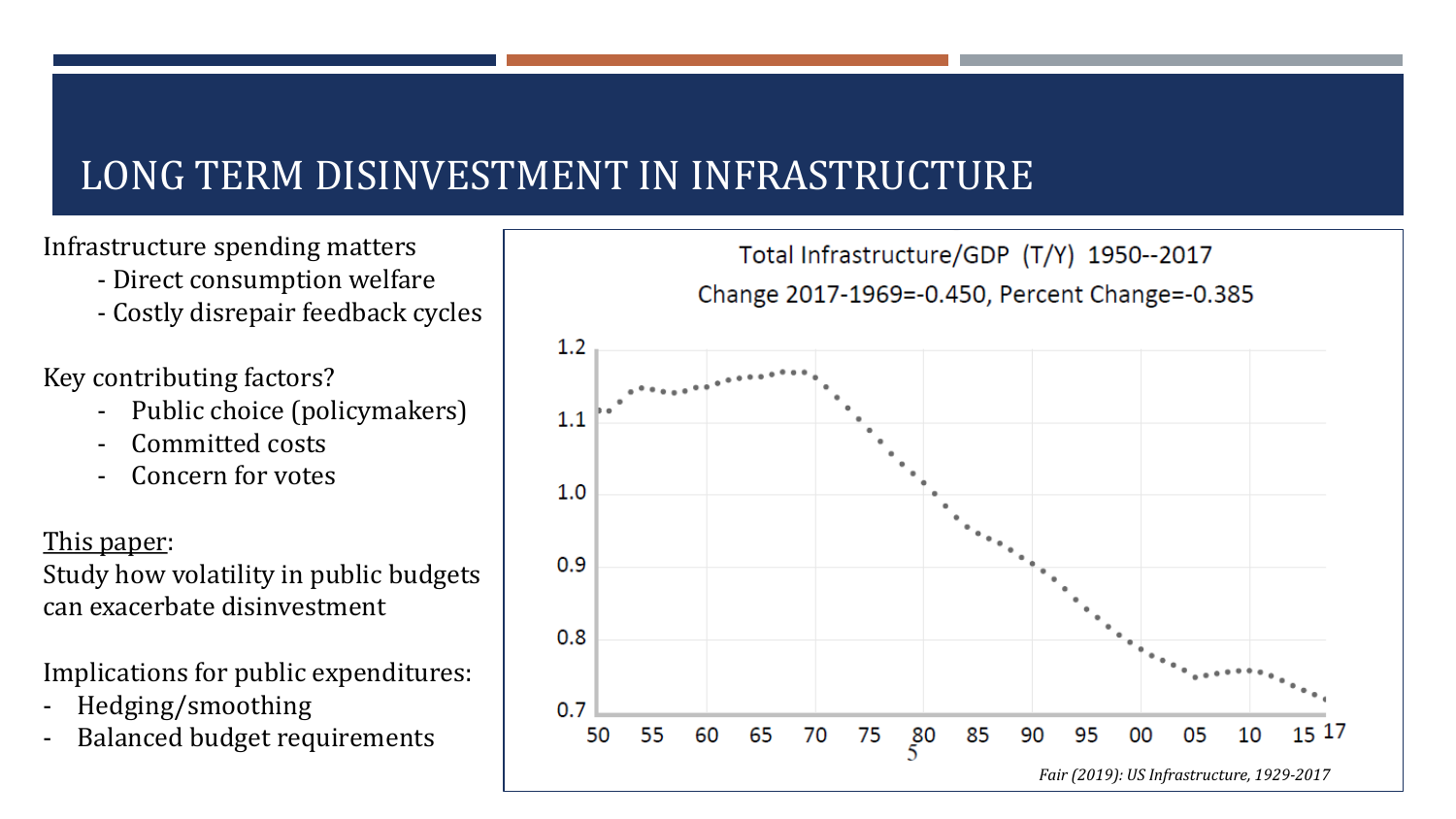## EMPIRICAL METHODOLOGY (1)

Almost Ideal Demand System, Deaton and Muellbauer (1980) in 1st differences:

$$
\Delta w_{ig} = \beta_i \Delta \log \left( \frac{X_g}{P} \right) + \sum_j \gamma_{ij} \Delta \log (p_{jg})
$$

### Variables

- $\Delta w_{ia}$ : government *g*'s budget share for good *i*
- $X_{a}/P$ : *g*'s real expenditure on good *i*
- $p_{jg}$ : prices of the *J* goods available to *g*.

(Each good *i*'s demand is a function of all prices.)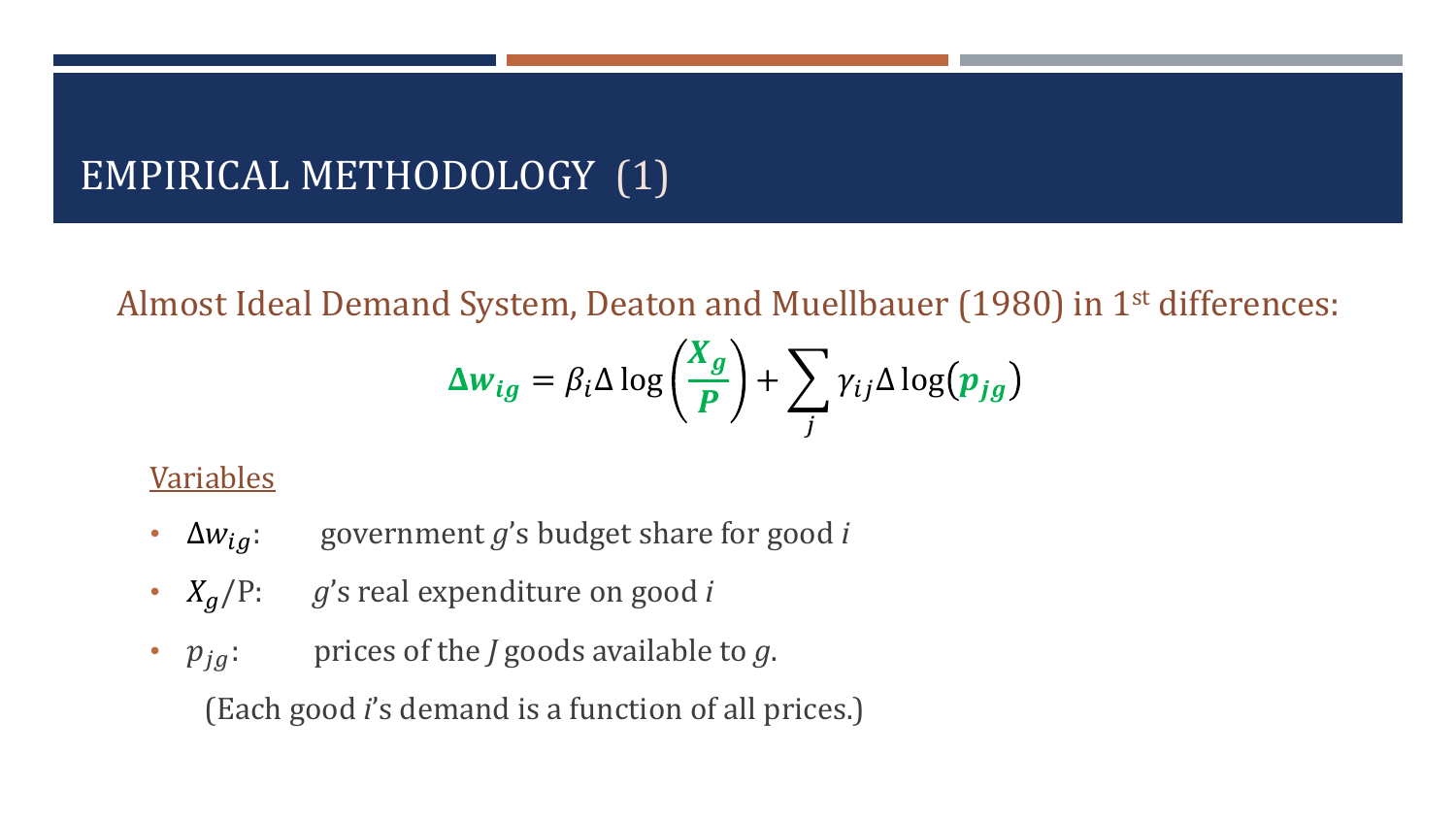## EMPIRICAL METHODOLOGY (2)

Almost Ideal Demand System, Deaton and Muellbauer (1980) in 1st differences:

$$
\Delta w_{ig} = \beta_i \Delta \log \left(\frac{X_g}{P}\right) + \sum_j \gamma_{ij} \Delta \log (p_{jg})
$$

### Features

- $\beta_i$  is the sensitivity of budget share to a changes in real expenditures
- 2. Sum of all goods elasticities,  $\beta_i$ , equals zero in first differences.
- 3. The null,  $\beta_i = 0$ , is proportional changes in expenditures with changes in budget
- $4.$   $\beta_i$   $\lt$  0 means that an income reduction leads to an **increase** in relative budget share for good *i* (less than one−for−one cuts)…. **a "necessity" good**.
- $5.$   $\beta_i > 0$  means that an income reduction leads to a **decrease** in relative budget share for good *I (*more than one-for-one cuts) *.*… **a "luxury" good**.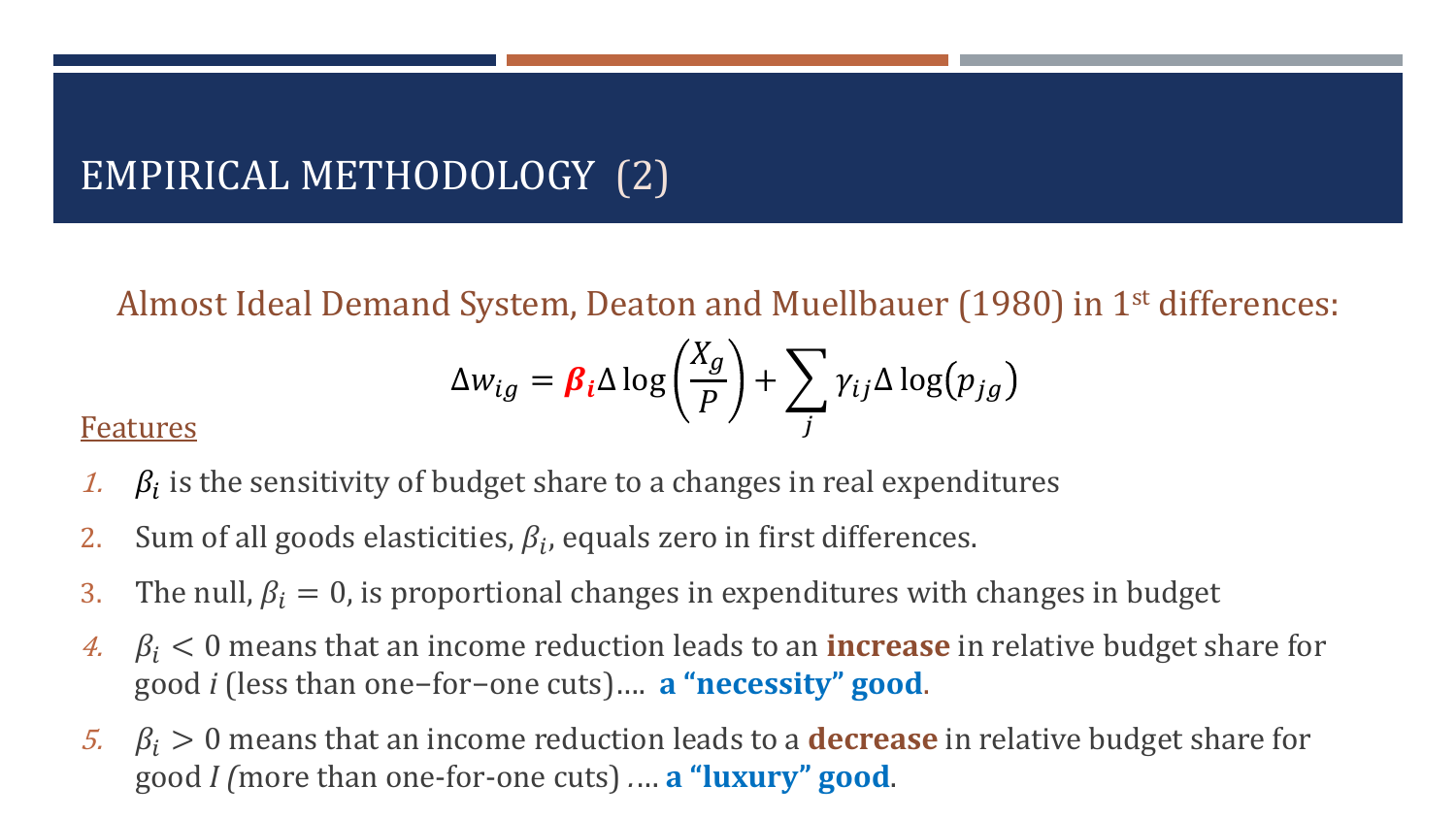# HISTORICAL DATA ON EXPENDITURES: US CENSUS OF GOVERNMENTS

Near-universe of public entities: **86,608 governments**, including

- **50 states**
- **3,021 counties**
- **35,241 cities and towns**
- **13,430 independent school districts**
- **34,866 special government districts**

All governments surveyed every five years (…2002, 2007, 2012…) \$3 trillion portfolio of public goods and services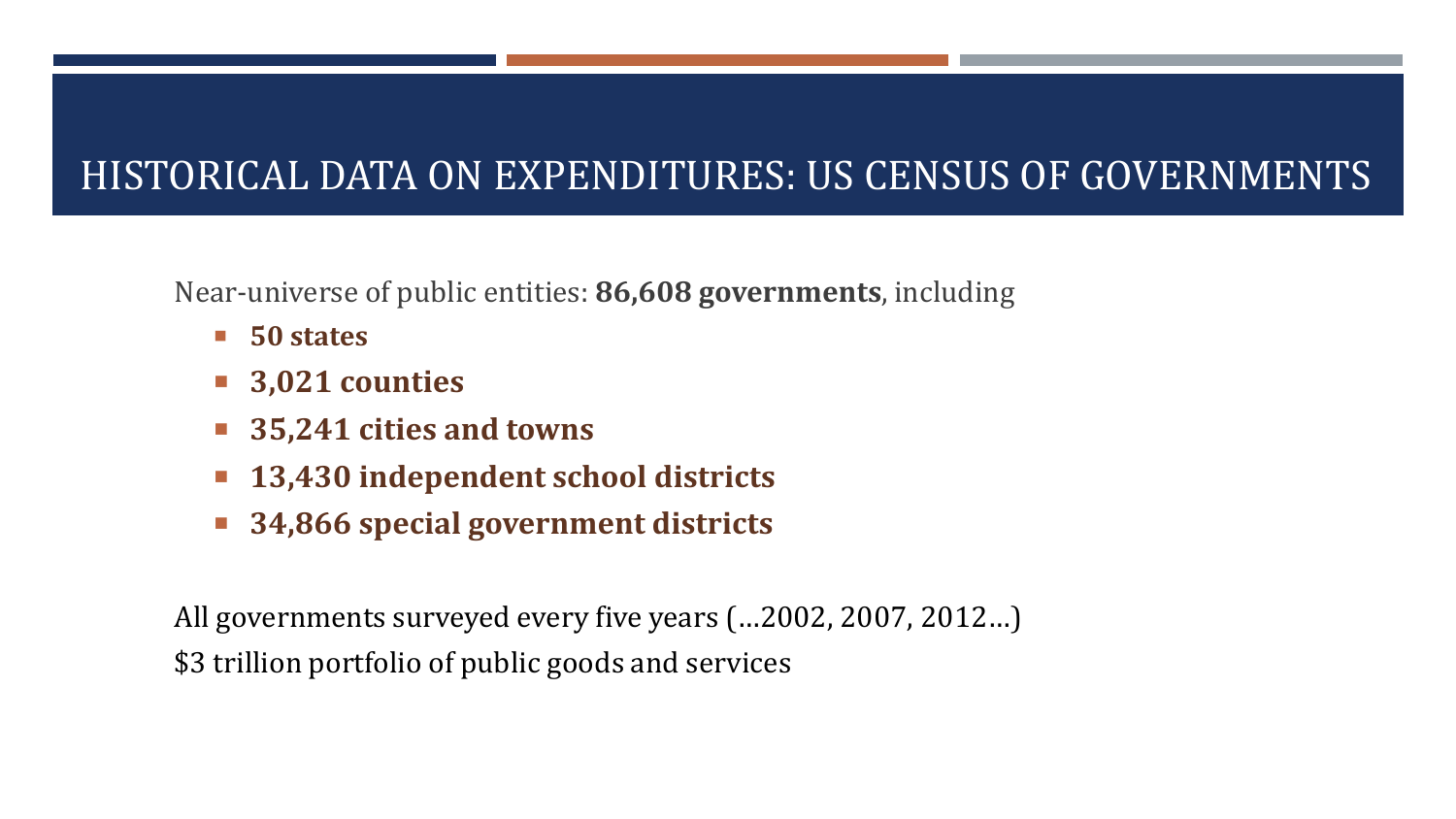### ESTIMATING SAMPLES

Real Revenue by Gov Type (Base Year: 2000)

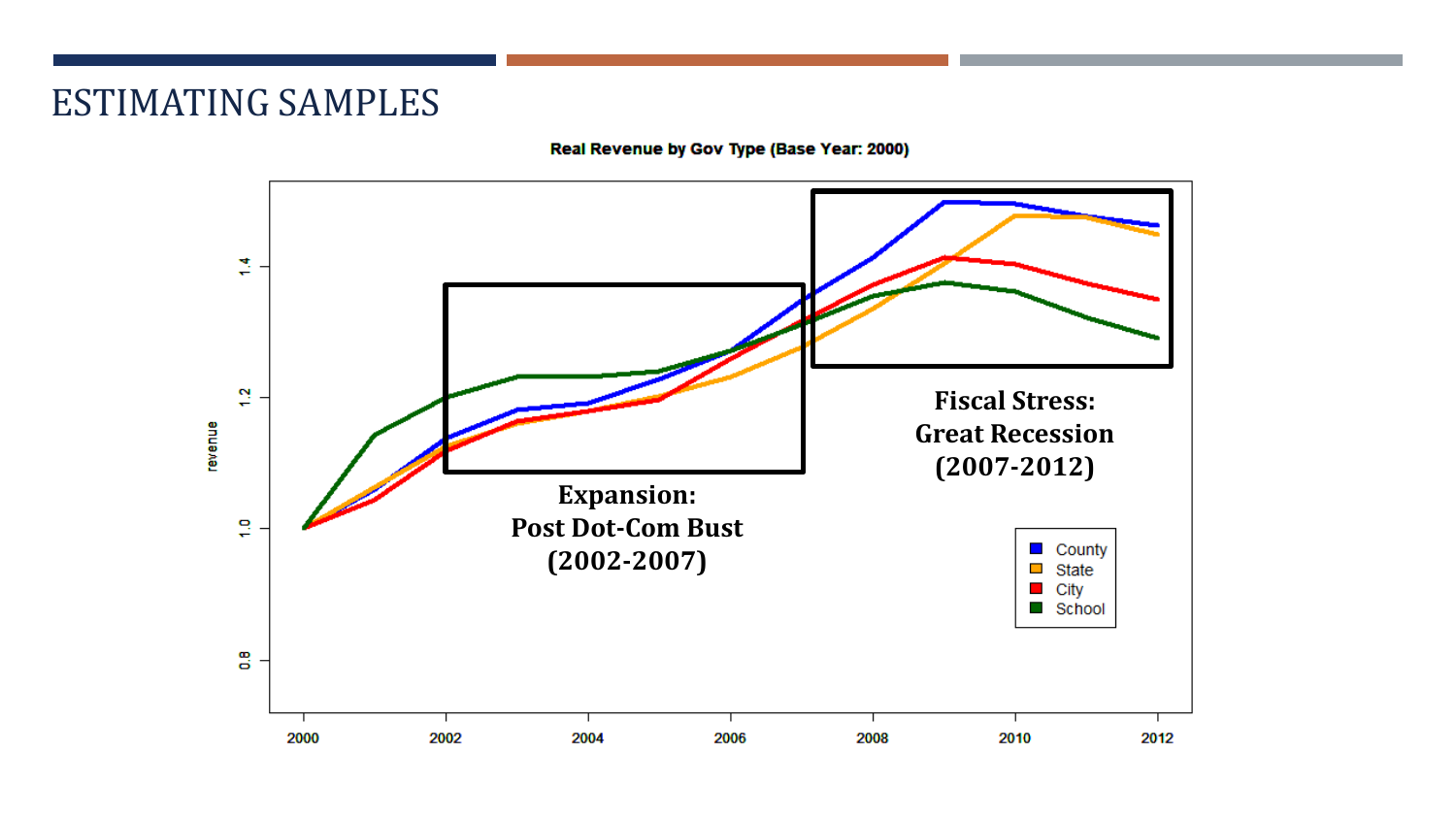# STATS: SUMMATION OF EXPENDITURES ACROSS GOVERNMENTS *(EXCLUDES ALL IGA TRANSFERS)*

| Sums (combined cap & current) | $2007 - $B$ | $2012 - $B$ | $2007 - %$ | $2012 - %$ |
|-------------------------------|-------------|-------------|------------|------------|
| Civil Administration          | \$252       | \$263       | 10.7%      | 9.8%       |
| <b>Education – Elementary</b> | \$535       | \$562       | 22.7%      | 20.9%      |
| Education – Higher            | \$239       | \$304       | 10.2%      | 11.3%      |
| <b>Public Safety</b>          | \$227       | \$255       | $9.7\%$    | 9.5%       |
| Health                        | \$194       | \$238       | 8.2%       | 8.9%       |
| Transport                     | \$193       | \$220       | 8.2%       | 8.2%       |
| <b>Parks Recreation</b>       | \$77        | \$77        | $3.3\%$    | 2.9%       |
| <b>Utilities</b>              | \$191       | \$204       | 8.1%       | $7.6\%$    |
| Welfare                       | \$145       | \$151       | 6.1%       | $5.6\%$    |
| Debt (current only)           | \$106       | \$125       | 4.5%       | 4.6%       |
| Retirement (current only)     | \$167       | \$193       | $7.1\%$    | 7.1%       |
| Unemployment (current only)   | \$29        | \$96        | 1.2%       | $3.6\%$    |
| Total                         | \$2,356     | \$2,688     |            |            |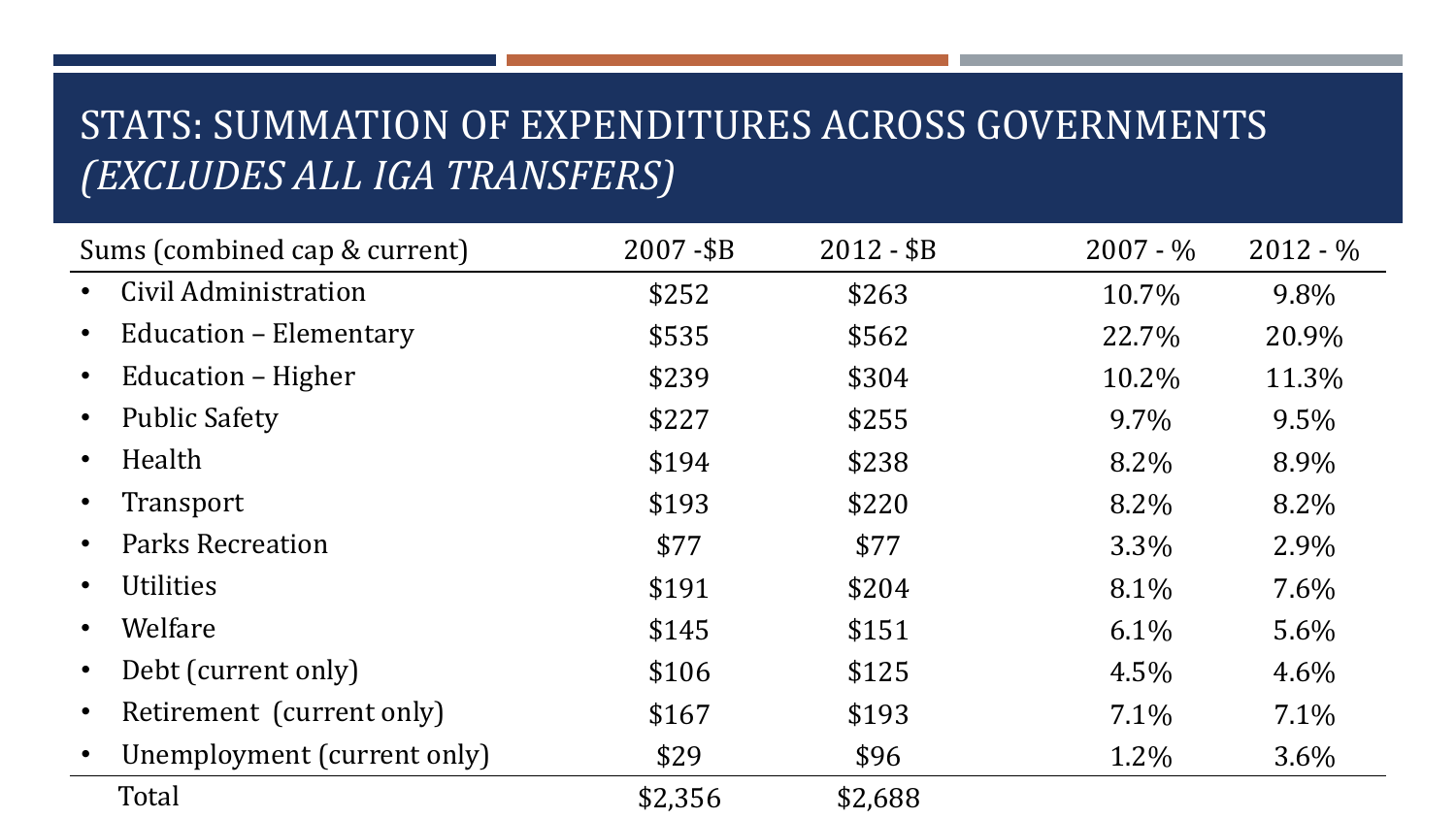# RESULTS – PART 1: PROJECT TOTAL PORTFOLIO REBALANCING

Compute total allocation changes:

- 1. Estimate elasticities,  $\{\boldsymbol{\beta}_i\}_{i=1}^{21}$ .
	- By **expenditure category** (education, health, etc.) and by **jurisdiction type** (state, county, etc.)
	- Our best specification: Allow  $\beta_i$  for sub-state entities to vary within state *(heterogeneity in regional preferences)*
- 2. Calibrate negative shock
	- Realistic and flexible model for impact of **severe macroeconomic downturn**
		- Whittaker (2020) state-level estimates of reduction in revenues arising from COVID 19
	- **General magnitude:** ~9% decline in state revenues; and ~5% decline in local revenues
- 3. Elasticities drive government-level response to shock; aggregate across all governments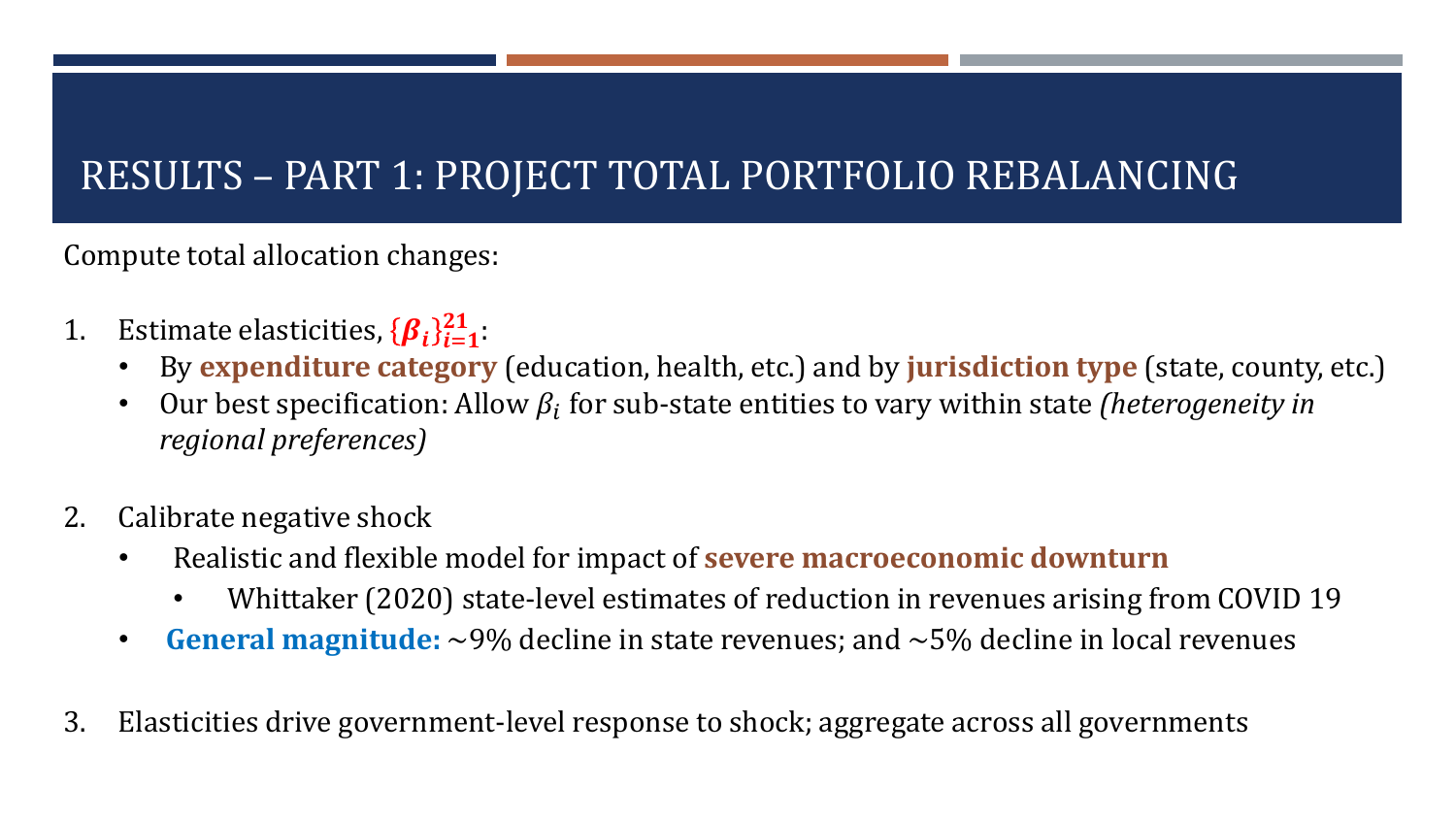

Total Government Response, Heterogenous Shocks (High)

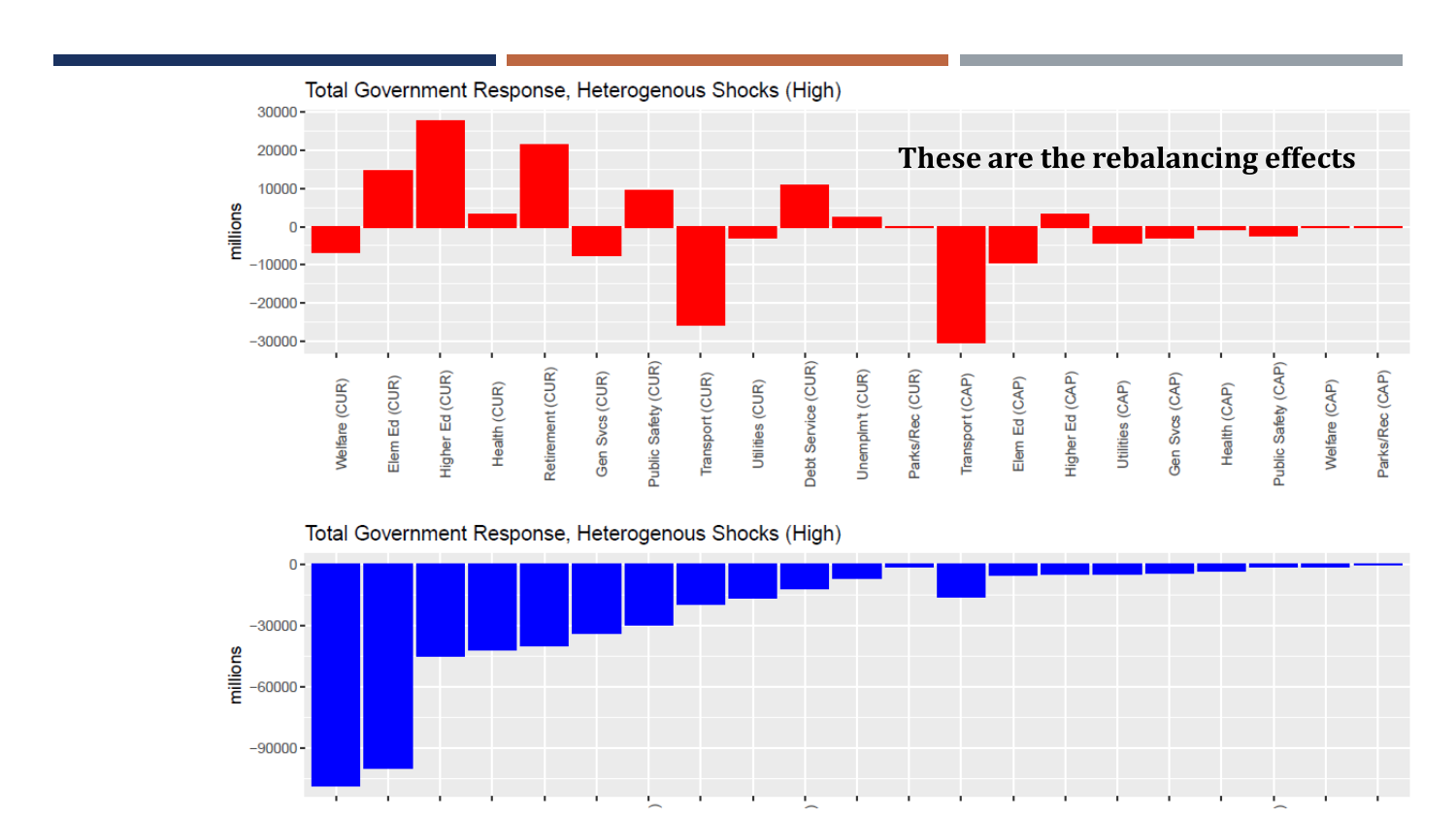

Total Government Response, Heterogenous Shocks (High)

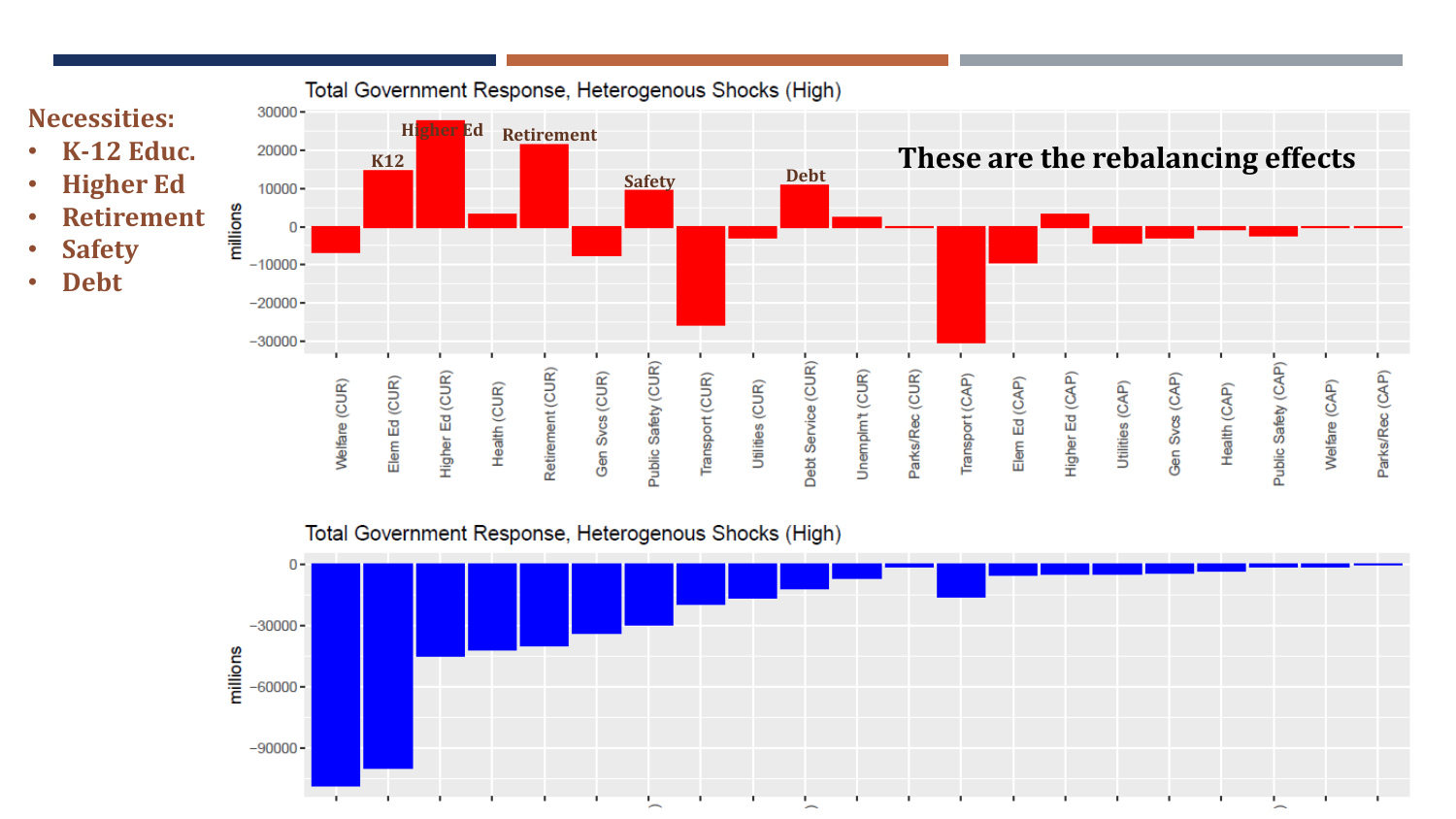#### Total Government Response, Heterogenous Shocks (High)  $30000 -$ **Necessities: Higher Ed Retirement** • **K-12 Educ.**  $20000 -$ **These are the rebalancing effects K12 Safety Debt**• **Higher Ed**  $10000 -$ • **Retirement**  $0 -$ • **Safety** • **Debt** <sup>-10000</sup> Welfare **Civil** Civil **K12 CAP Admin Transport Transport CAP**  $-30000 -$ Public Safety (CUR) Debt Service (CUR) Public Safety (CAP) Retirement (CUR) Higher Ed (CUR) Unemplm't (CUR) Parks/Rec (CUR) Gen Svcs (CUR) Transport (CUR) Parks/Rec (CAP) Higher Ed (CAP) Gen Svos (CAP) Elem Ed (CUR) Transport (CAP) Elem Ed (CAP) Welfare (CUR) Utilities (CUR) Health (CUR) Utilities (CAP) Welfare (CAP) Health (CAP) **Luxuries:** • **Welfare**

- **Civil Admin**
- **Transport**
	- **Current**
	- **Capital**
- **K-12 Ed Capital**

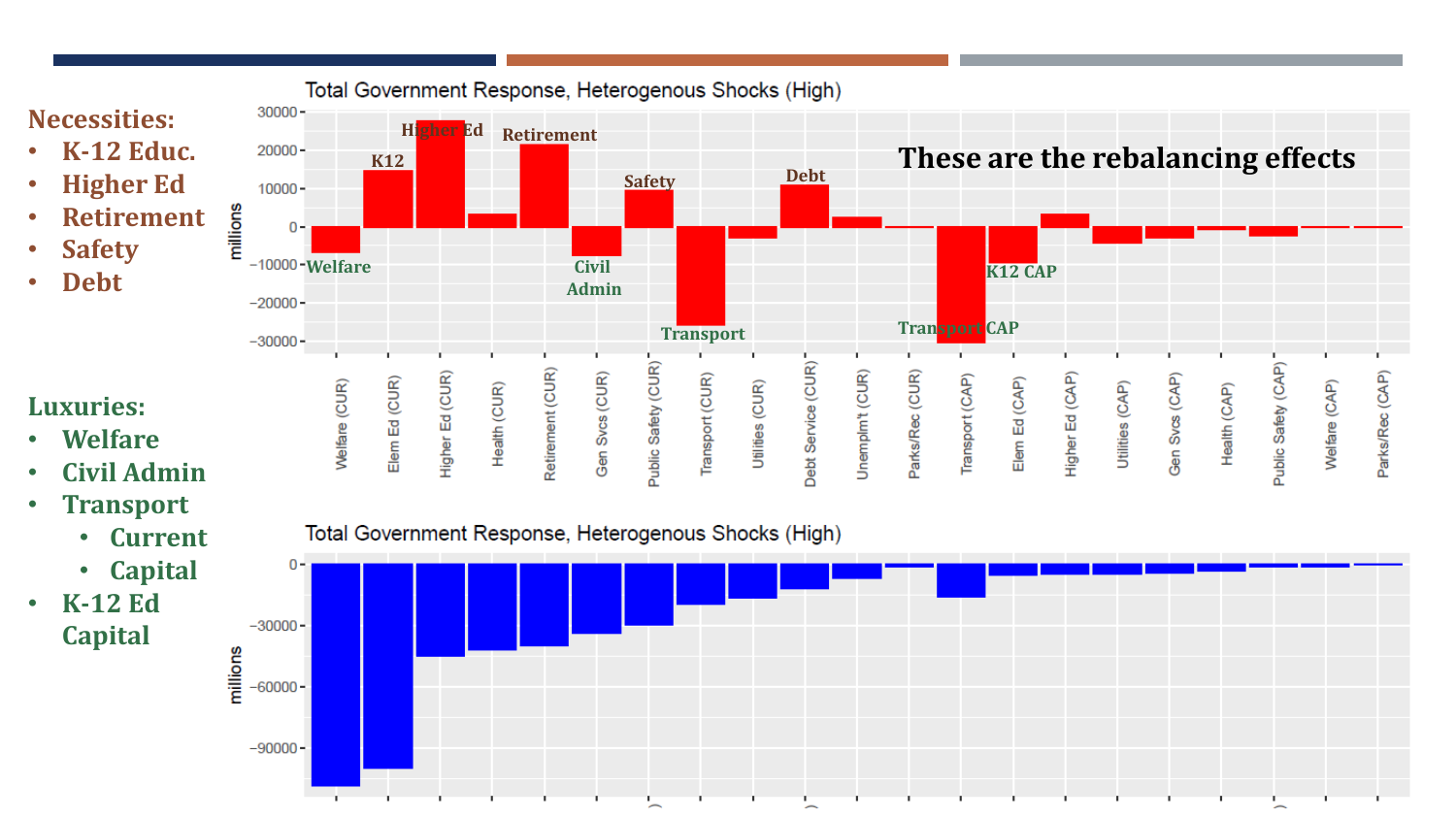## TOTAL FLOWS DUE TO PORTFOLIO REBALANCING

### **Contraction-Implied Rebalancing:**

- -23.5B from transportation (capital)<br>• -20B from transportation (current)
- -20B from transportation (current)<br>• -7B from K-12 (capital)
- -7B from K-12 (capital)<br>• -5.2B from other capital e
- from other capital expenditures
- -6.1B from civil administration<br>• <u>-5.1B</u> from welfare services
- -5.1B from welfare services

Total of \$**67B** additional cuts; **\$56B infrastructure**

*Allocated to: education (33B), safety (7B), financial flows (27B)*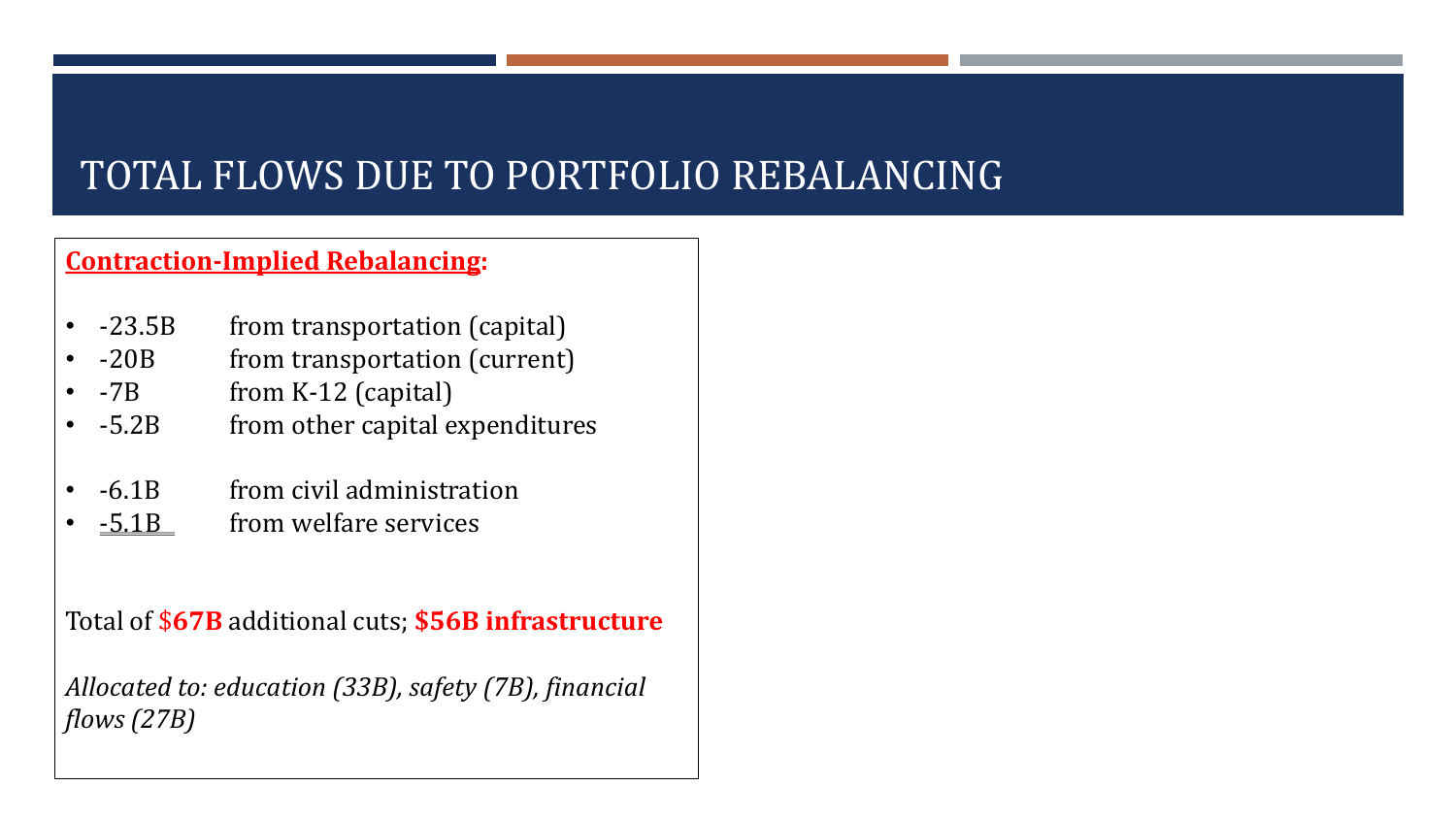### POSITIVE SHOCK

- Elasticities estimated from expansionary period after dot-com bust (2002-2007)
- Similar split into luxuries and necessities
- Rebalancing effect is order of magnitude smaller



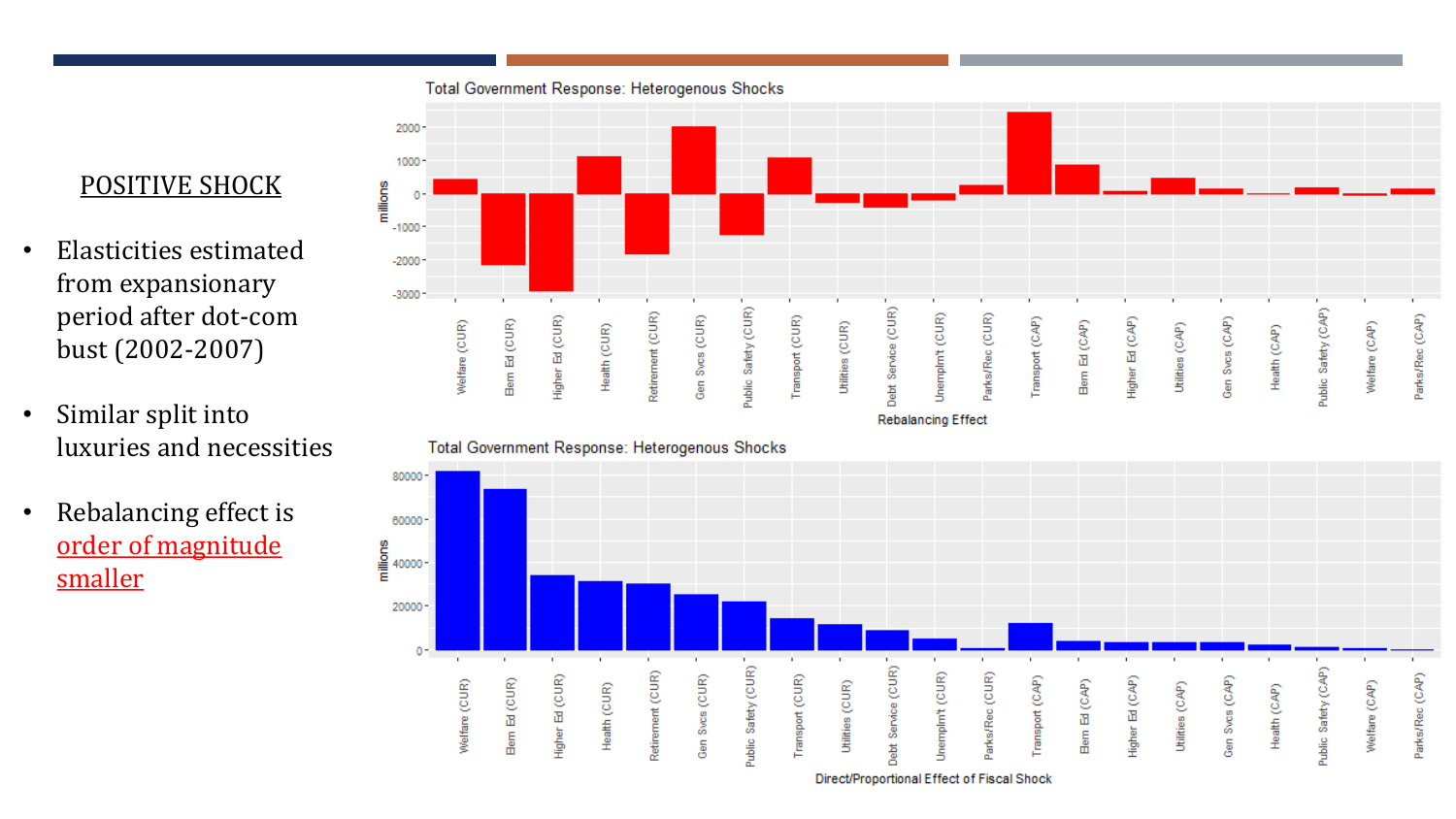## TOTAL FLOWS DUE TO PORTFOLIO REBALANCING

### **Contraction-Implied Rebalancing:**

- -23.5B from transportation (capital)<br>• -20B from transportation (current)
- -20B from transportation (current)<br>• -7B from K-12 (capital)
- -7B from K-12 (capital)<br>• -5.2B from other capital e
- from other capital expenditures
- -6.1B from civil administration<br>• <u>-5.1B</u> from welfare services
- -5.1B from welfare services

Total of \$**67B** additional cuts; **\$56B infrastructure**

*Allocated to: education (33B), safety (7B), financial flows (27B)*

### **Expansion-Implied Rebalancing:**

- +2.4B from transportation (capital)<br>• +1.1B from transportation (current)
- from transportation (current)
- $\bullet$  +.8B from K-12 (capital)
- +.8B from other capital expenditures
- $+2B$  from civil administration<br>•  $\pm 4B$  from welfare services
- from welfare services

**\$7.5B** in additional allocations; **\$5.1B infrastructure**

*Sources: education (5B), safety (1B), financial flows (2B)*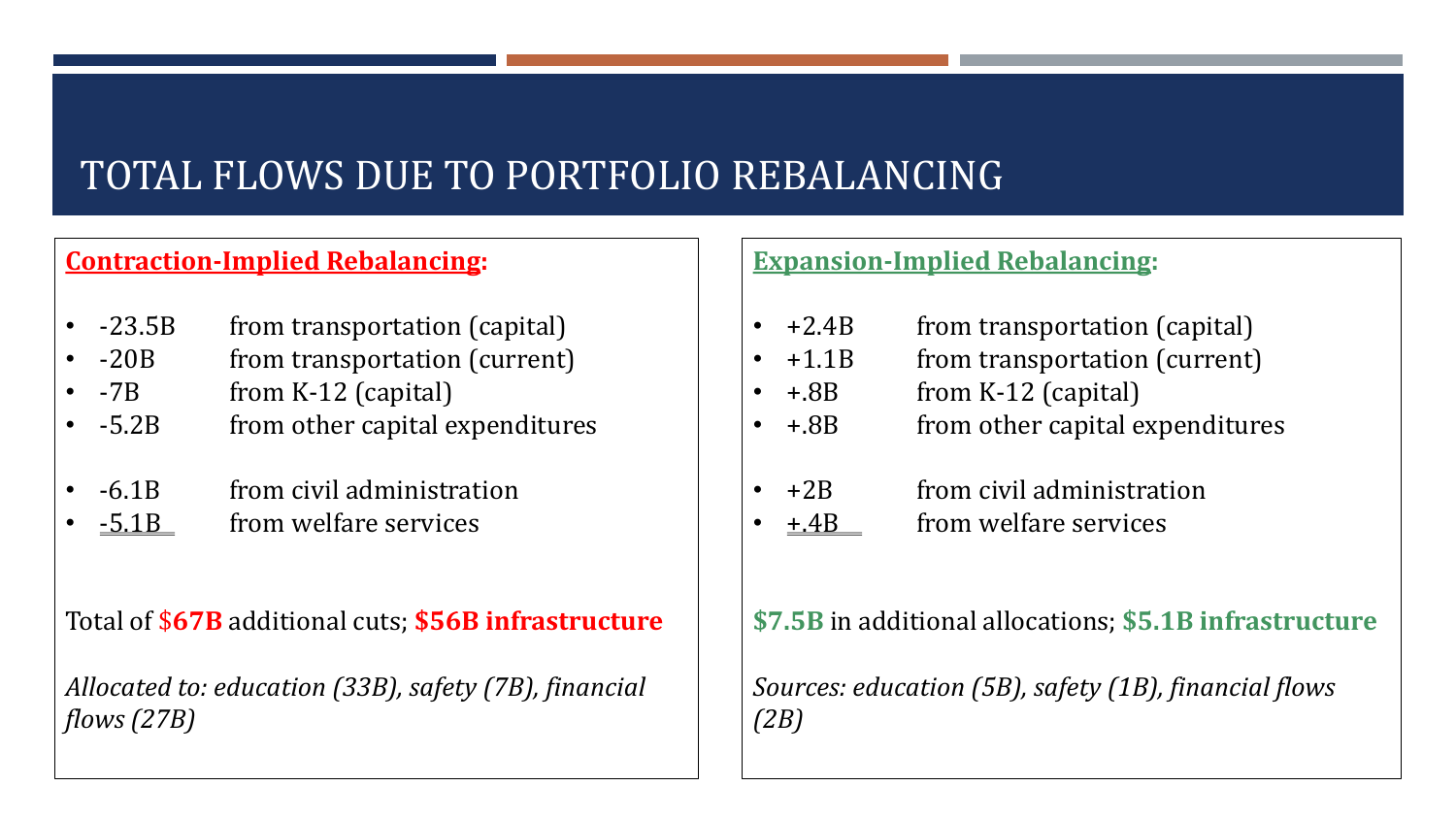# RESULTS – PART 2: HETEROGENEITIES BY STATE

MAP WHAT MATTERS MORE / LESS ACROSS STATES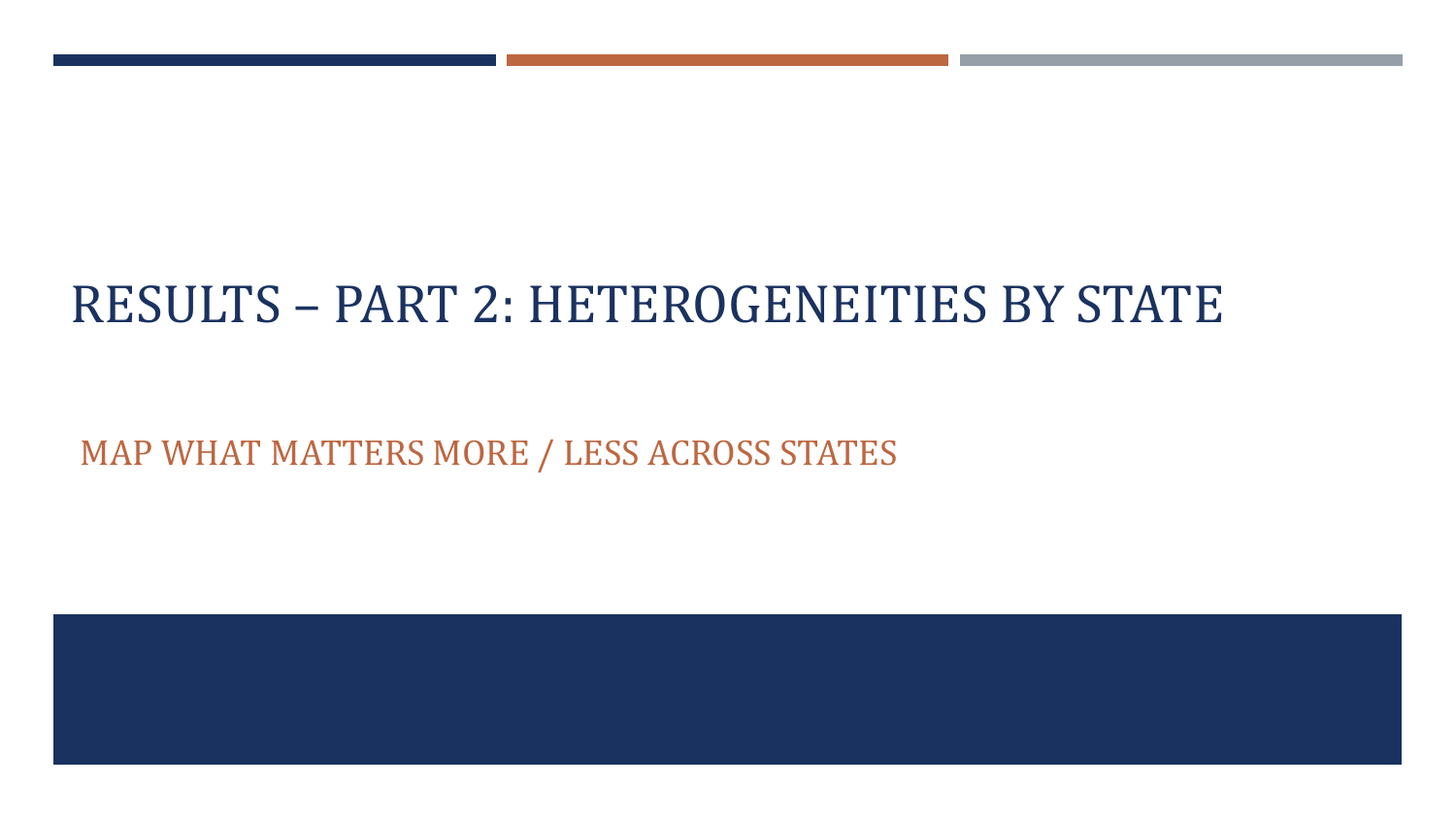Reduction due to Rebalancing, 2nd Wave Scenario: Elem Ed (CUR)

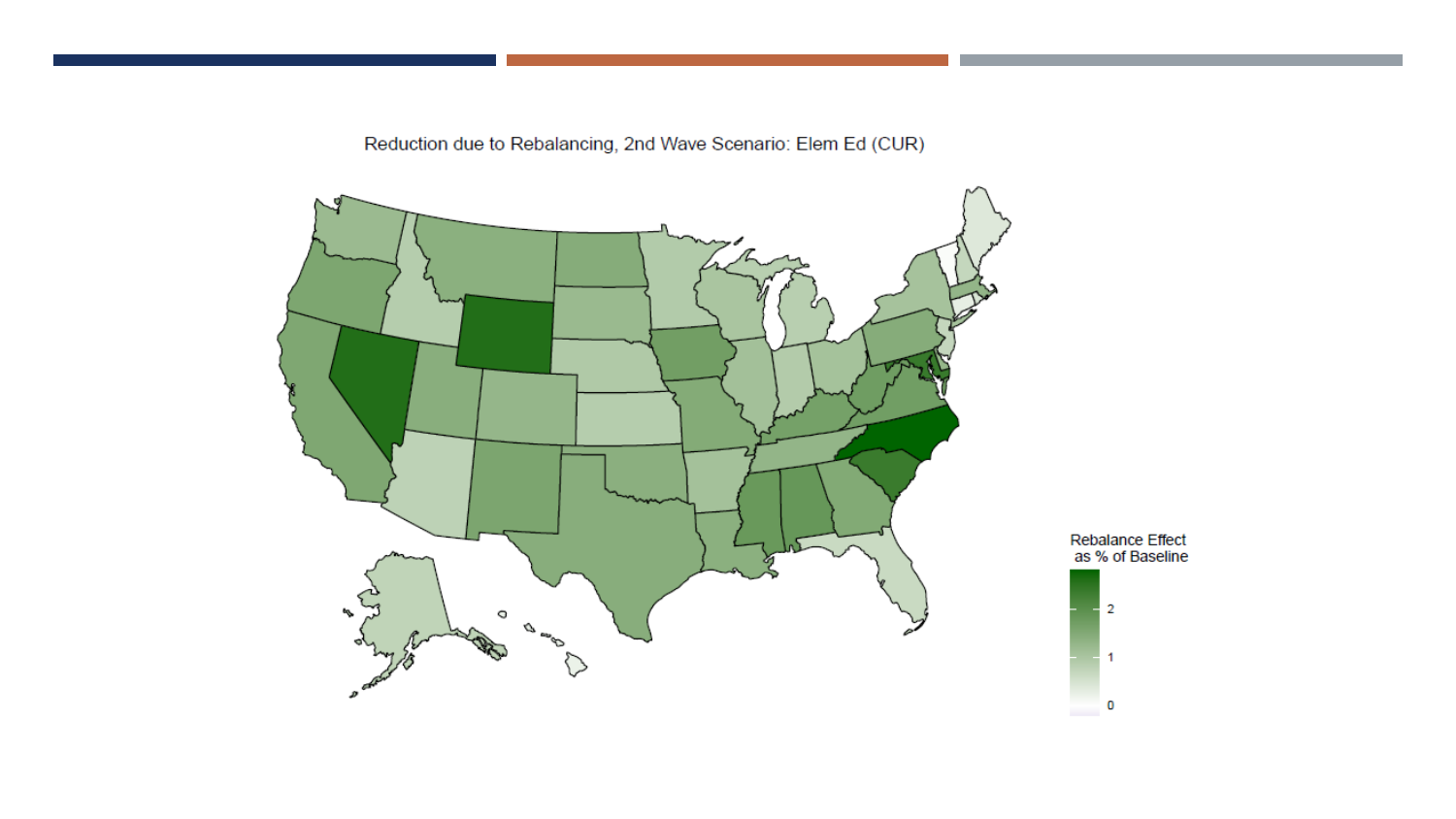Reduction due to Rebalancing, 2nd Wave Scenario: Transport (CUR)

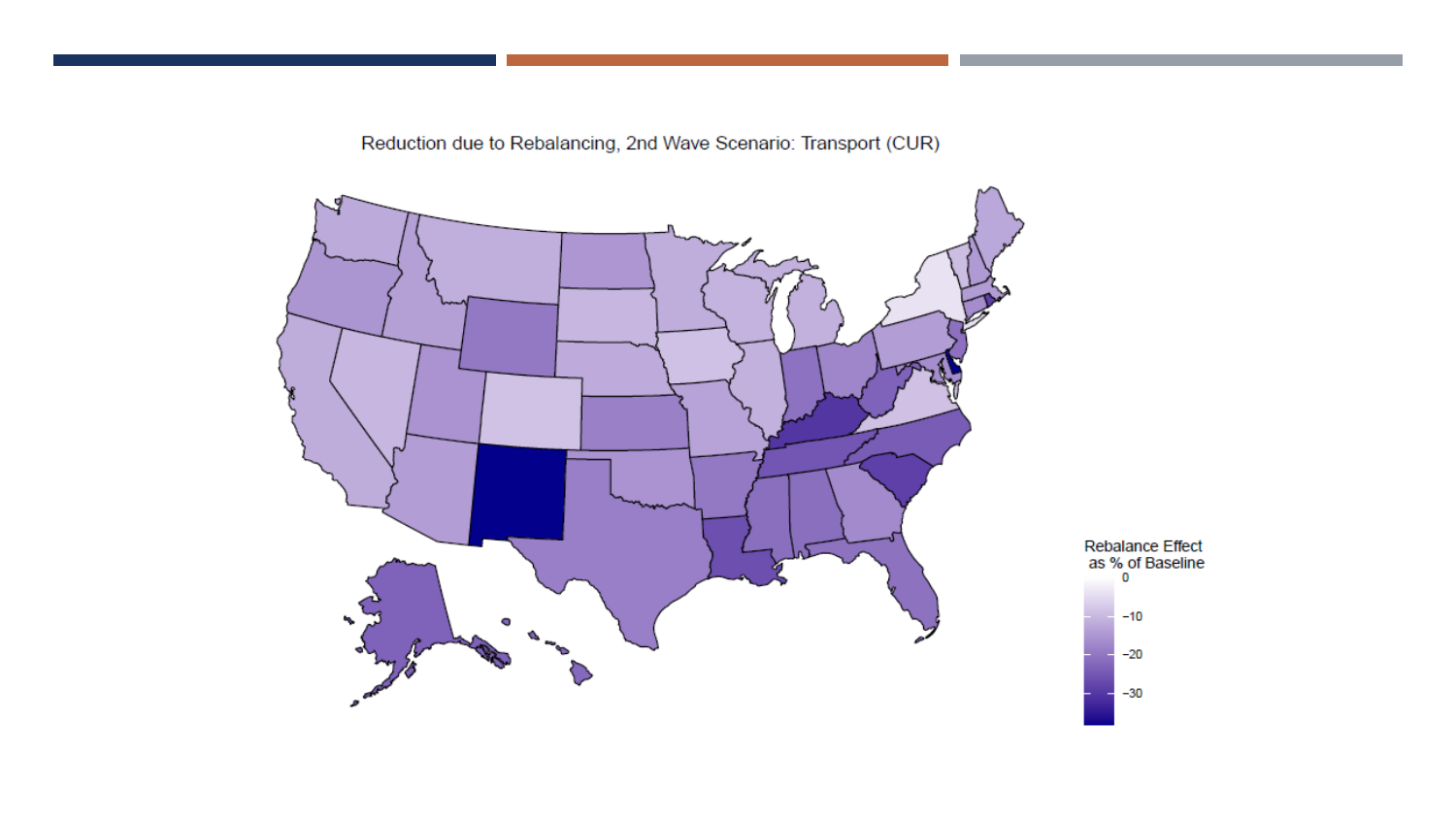Reduction due to Rebalancing, 2nd Wave Scenario: Parks/Rec (CUR)

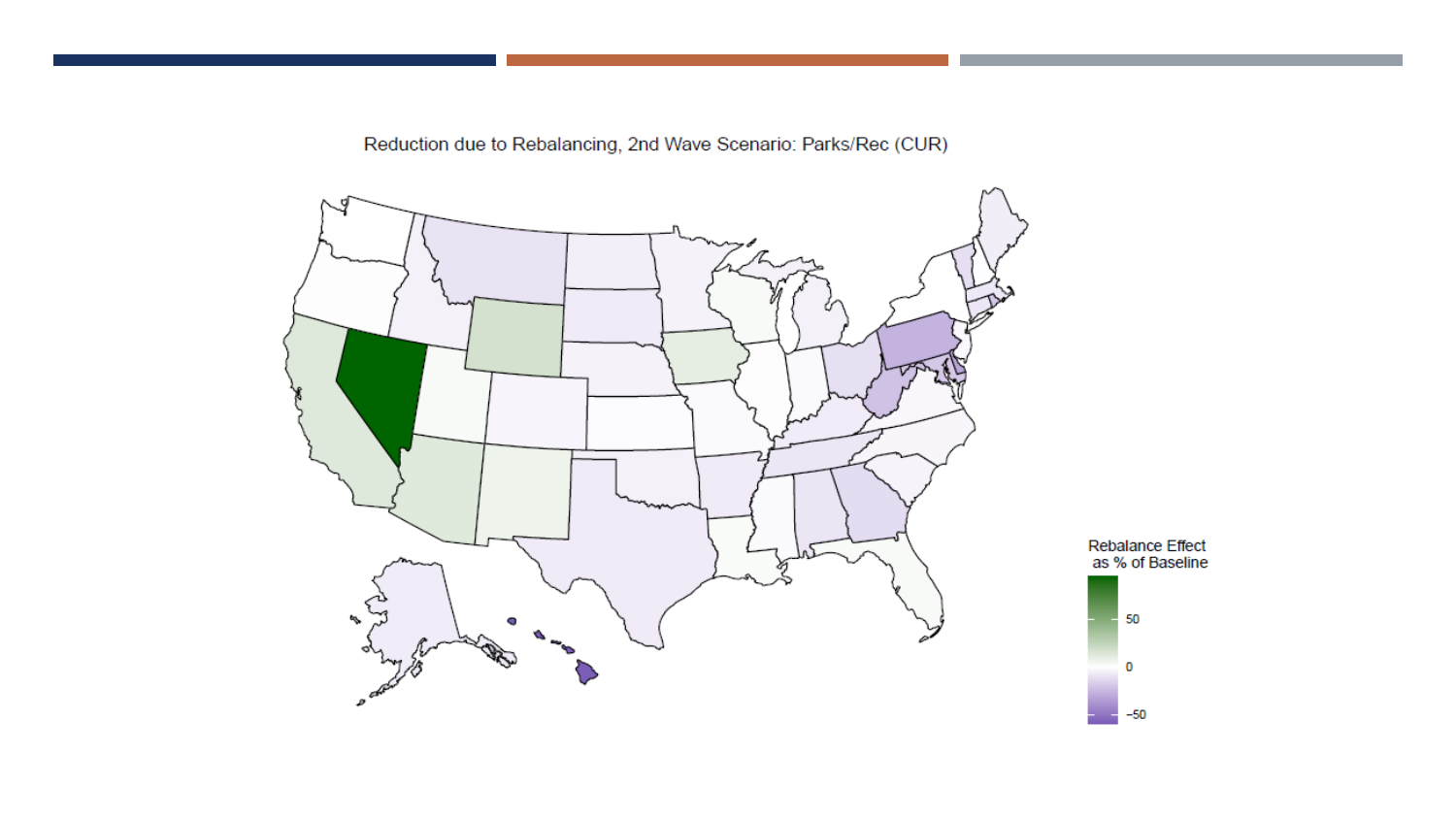Reduction due to Rebalancing, 2nd Wave Scenario: Unemplm't (CUR)